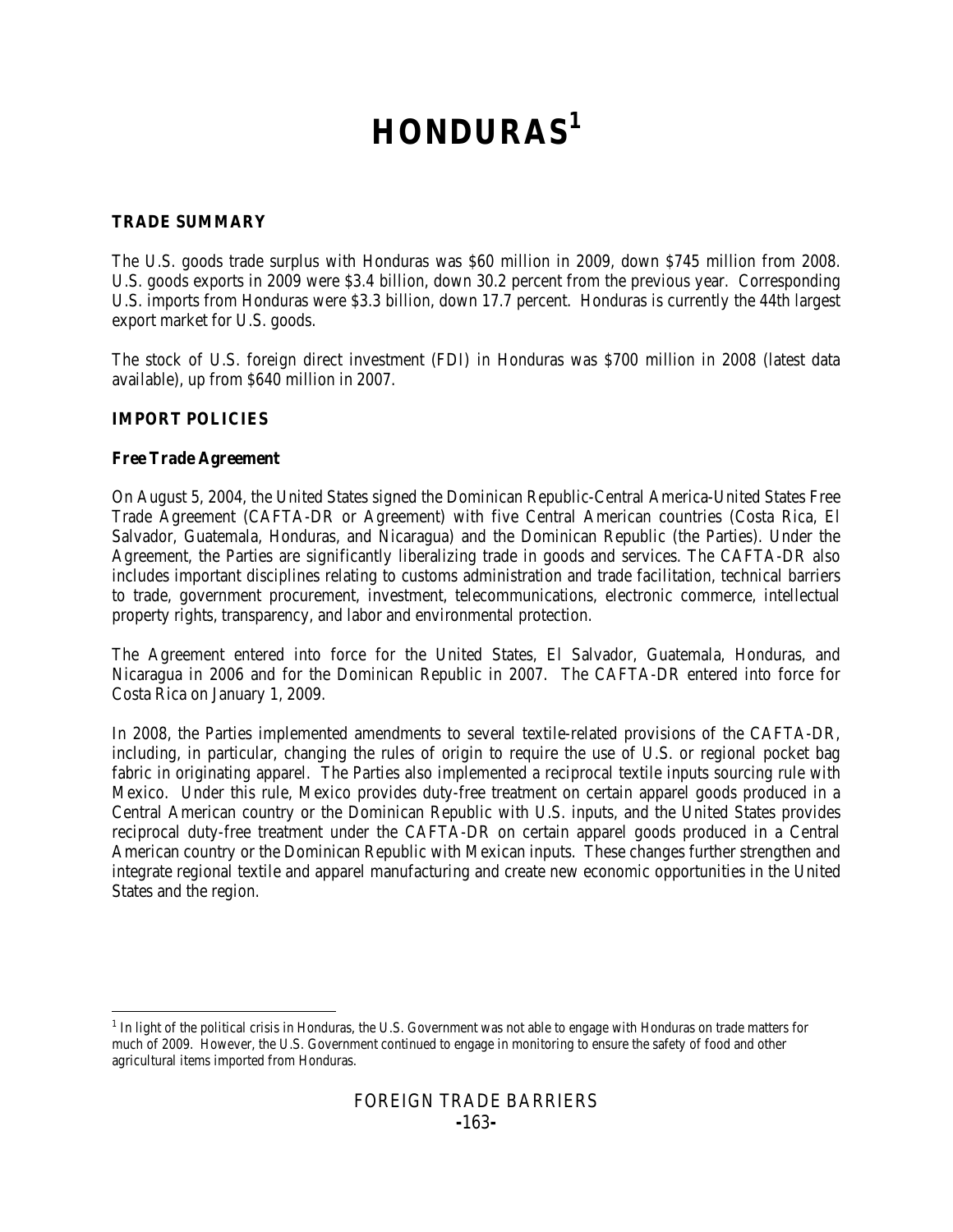## **Tariffs**

As a member of the Central American Common Market, Honduras applies a harmonized external tariff on most items at a maximum of 15 percent with some exceptions.

However, under the CAFTA-DR, approximately 80 percent of U.S. industrial and consumer goods now enter the region duty-free, with the remaining tariffs to be phased out by 2015. Nearly all textile and apparel goods that meet the agreement's rules of origin became duty-free and quota-free immediately, thus creating new opportunities for U.S. fiber, yarn, fabric, and apparel manufacturers.

Under the CAFTA-DR, more than half of U.S. agricultural exports now enter Honduras duty-free. Honduras will eliminate its remaining tariffs on nearly all agricultural products by 2020 (2023 for rice and chicken leg quarters and 2025 for dairy products). For certain products, tariff-rate quotas (TRQs) will permit some immediate duty-free access for specified quantities during the tariff phase out period, with the duty-free amount expanding during that period. Honduras will liberalize trade in white corn through expansion of a TRQ, rather than by tariff reductions.

#### **Nontariff Measures**

Under the CAFTA-DR, Honduras committed to improve transparency and efficiency in administering customs procedures, including the CAFTA-DR's rules of origin. Honduras also committed to ensuring greater procedural certainty and fairness in the administration of these procedures, and all CAFTA-DR countries agreed to share with each other information to combat illegal transshipment of goods.

The Dirección Ejecutiva de Ingresos (DEI), the Honduran customs and tax authority, has taken over verification of origin certifications from the Ministry of Industry and Trade. The DEI verifies that the origin certifications from producers, exporters, or importers comply with the minimum requirements according to the CAFTA-DR and other international agreements.

## **GOVERNMENT PROCUREMENT**

Under the current version of the Government Contracting Law, which originally entered into force in October 2001 and was amended based on the CAFTA-DR, all public contracts over one million Lempiras (approximately \$53,000) must be offered through public competitive bidding. Public contracts between 500,000 and 1 million Lempiras (approximately \$26,000 - \$53,000) can be offered through a closed bid, and contracts less than 500,000 Lempiras (approximately \$26,000) are exempt from the bidding requirements. The CAFTA-DR eliminated the requirement that foreign firms act through a local agent (with at least 51 percent Honduran ownership) to participate in public tenders.

The CAFTA-DR requires fair and transparent procurement procedures, including advance notice of purchases and timely and effective bid review procedures. Under the CAFTA-DR, U.S. suppliers are permitted to bid on procurements covered by the agreement for most Honduran government entities, including key ministries, on the same basis as Honduran suppliers. The anticorruption provisions in the CAFTA-DR require each government to ensure that bribery in matters affecting trade and investment, including in government procurement, is treated as a criminal offense, or is subject to comparable penalties, under its law. Since the CAFTA-DR came into effect, government agencies have routinely declared "emergencies" to circumvent competitive bidding procedures for public procurements, including for large infrastructure projects.

# FOREIGN TRADE BARRIERS **-**164**-**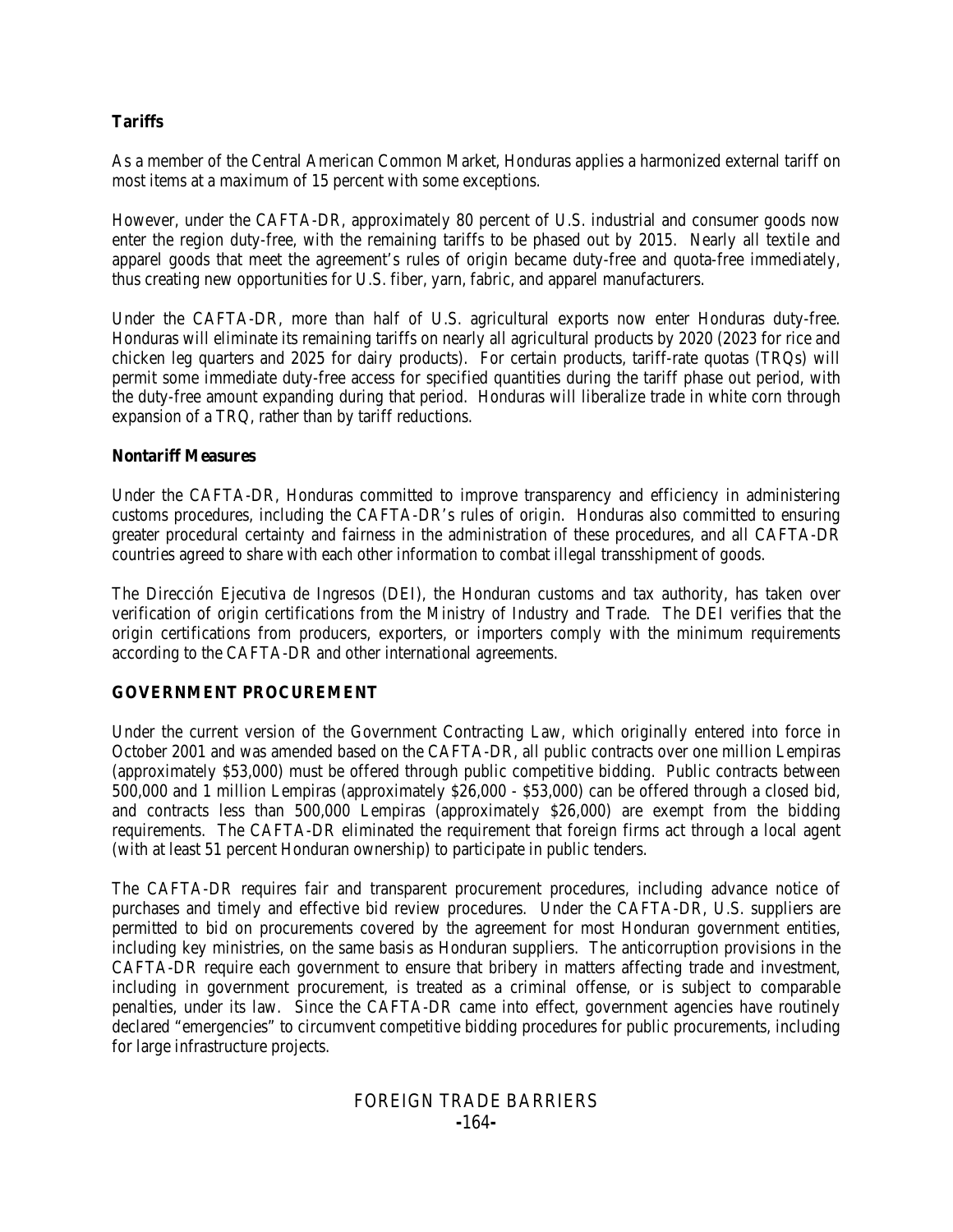Honduras is not a signatory to the WTO Agreement on Government Procurement.

#### **EXPORT SUBSIDIES**

There are no known export subsidies provided by the Honduran government, but it provides tax exemptions to firms in free trade zones. Under the CAFTA-DR, Honduras may not adopt new duty waivers or expand existing duty waivers that are conditioned on the fulfillment of a performance requirement (*e.g.*, the export of a given level or percentage of goods). However, Honduras may maintain such duty waiver measures for such time as it is an Annex VII country for the purposes of the WTO Agreement on Subsidies and Countervailing Measures (SCM Agreement). Thereafter, Honduras must maintain any such measures in accordance with Article 27.4 of the SCM Agreement.

# **INTELLECTUAL PROPERTY RIGHTS (IPR) PROTECTION**

Honduras previously had an independent IPR prosecutor's office, although it consisted of only two staff members. The IPR prosecutor's office was merged into the common crimes office in 2009 and is no longer an independent entity within the Public Ministry. After the U.S. Government raised concerns that Honduran cable television operators were using copyrighted U.S. programming without permission, in early 2009, the IPR prosecutor investigated the allegation, found and confiscated the illegal equipment, and disbanded the pirating network.

The CAFTA-DR provides for improved standards for the protection and enforcement of a broad range of IPR, including: protections for patents, trademarks, undisclosed test and other data submitted to obtain marketing approval for pharmaceuticals and agricultural chemicals, and digital copyrighted products such as software, music, text, and videos; and further deterrence of piracy and counterfeiting. To implement its CAFTA-DR IPR obligations, Honduras undertook legislative reforms providing for stronger IPR protection and enforcement.

The United States will continue to monitor Honduras' implementation of its IPR obligations under the CAFTA-DR.

## **SERVICES BARRIERS**

Under the CAFTA-DR, Honduras granted U.S. services suppliers substantial access to its services market, including financial services.

Hondutel, the government-owned incumbent telecommunications operator officially lost its monopoly on fixed-line telephony services on December 25, 2005. Although there are regulations in place that allow the government to grant licenses, permits, and concessions for different telecommunications services in Honduras, many services continue to be provided through sub-operator agreements signed between Hondutel and private companies. A multi-year effort to introduce a new telecommunications law created uncertainty about the country's regulatory regime, with several proposed provisions of the new law potentially in conflict with the trade commitments undertaken by Honduras in the CAFTA-DR. Given the recent political turmoil following the removal of the President from office, the telecommunications bill appears to have been placed on hold. The United States will continue to monitor efforts to introduce new telecommunications legislation to ensure that any new legislation is consistent with Honduras' obligations under the CAFTA-DR.

# FOREIGN TRADE BARRIERS **-**165**-**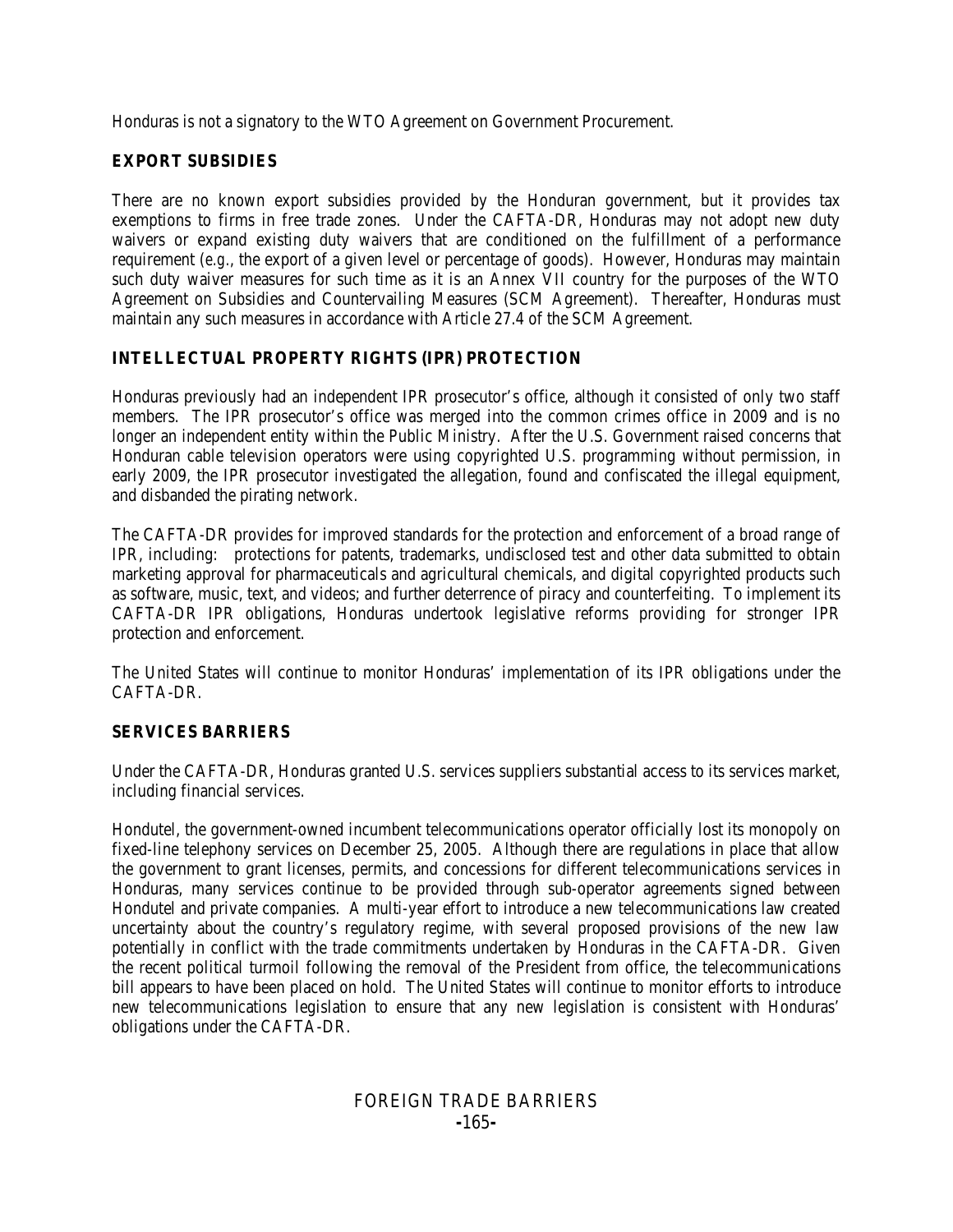#### **INVESTMENT BARRIERS**

The CAFTA-DR establishes a secure and predictable legal framework for U.S. investors operating in Honduras. The investment protection obligations of the CAFTA-DR apply to a broad definition of investments, including enterprises, debt, concessions, contracts, and intellectual property. In most circumstances, the CAFTA-DR guarantees U.S. investors the right to establish, acquire, and operate their investments in Honduras on an equal footing with domestic investors. Investor rights are protected under the CAFTA-DR by a procedure for dispute settlement that is impartial and transparent.

Upon entry into force of the CAFTA-DR, the 2001 United States-Honduras Bilateral Investment Treaty (BIT) was suspended. For a period of 10 years, however, U.S. investors may choose dispute settlement either under the BIT or the CAFTA-DR. Investors will continue to maintain important investment rights and protections under the investment provisions of the CAFTA-DR.

Honduran law places certain restrictions on foreign ownership of land within 40 kilometers of the coastlines and national boundaries. However, recognizing that the constitutional prohibition of foreign property ownership in Honduras was a barrier to development of tourism and the economic potential of Honduras' coastal and island areas, the Honduran National Congress passed a law in 1990 to allow foreigners to purchase properties in designated tourism zones established by the Ministry of Tourism in order to construct permanent or vacation homes.

Notwithstanding the CAFTA-DR's legal framework for investment, inadequate land title procedures have led to numerous investment disputes involving U.S. nationals who are landowners. Resolution of disputes in court often takes several years. There have been claims of widespread corruption in land sales and in registry and in the dispute resolution process, including claims against attorneys, real estate companies, judges and local officials. Property registration is often out of date and the results of title searches are not reliable. In addition, the lack of implementing regulations in certain regions can lead to long delays in the awarding of titles. A law passed in April 2008 authorized the government to award certain agricultural lands that have been under dispute for more than two years to squatters with only nominal compensation to legal titleholders. A number of properties owned by U.S. citizens are potentially subject to confiscation under this law.

## **OTHER BARRIERS**

Some U.S. firms and citizens have found corruption in government, including in the judiciary, to be a significant concern and a constraint to successful investment in Honduras. The general perception is that government agencies and the judicial system are weak and subject to outside influence. Administrative and judicial decision making appear at times to be inconsistent, non-transparent, and very time consuming. Corruption appears to be prevalent in the areas of government procurement, the buying and selling of real estate (particularly land title transfers), performance requirements, and the regulatory system. Telecommunications and energy are sectors that have proved most problematic. These issues have affected Honduras's ability to attract foreign investment.

Honduras is implementing an anticorruption plan, which includes elements such as civil service reform, external audits of public utilities (especially electricity and telecommunications), strengthening police capabilities, and implementation of the transparency law. Progress reports are public documents, are shared with members of the international donor community, and are available online. A commission was established to implement the transparency law, but the head commissioner resigned and the other two

## FOREIGN TRADE BARRIERS **-**166**-**